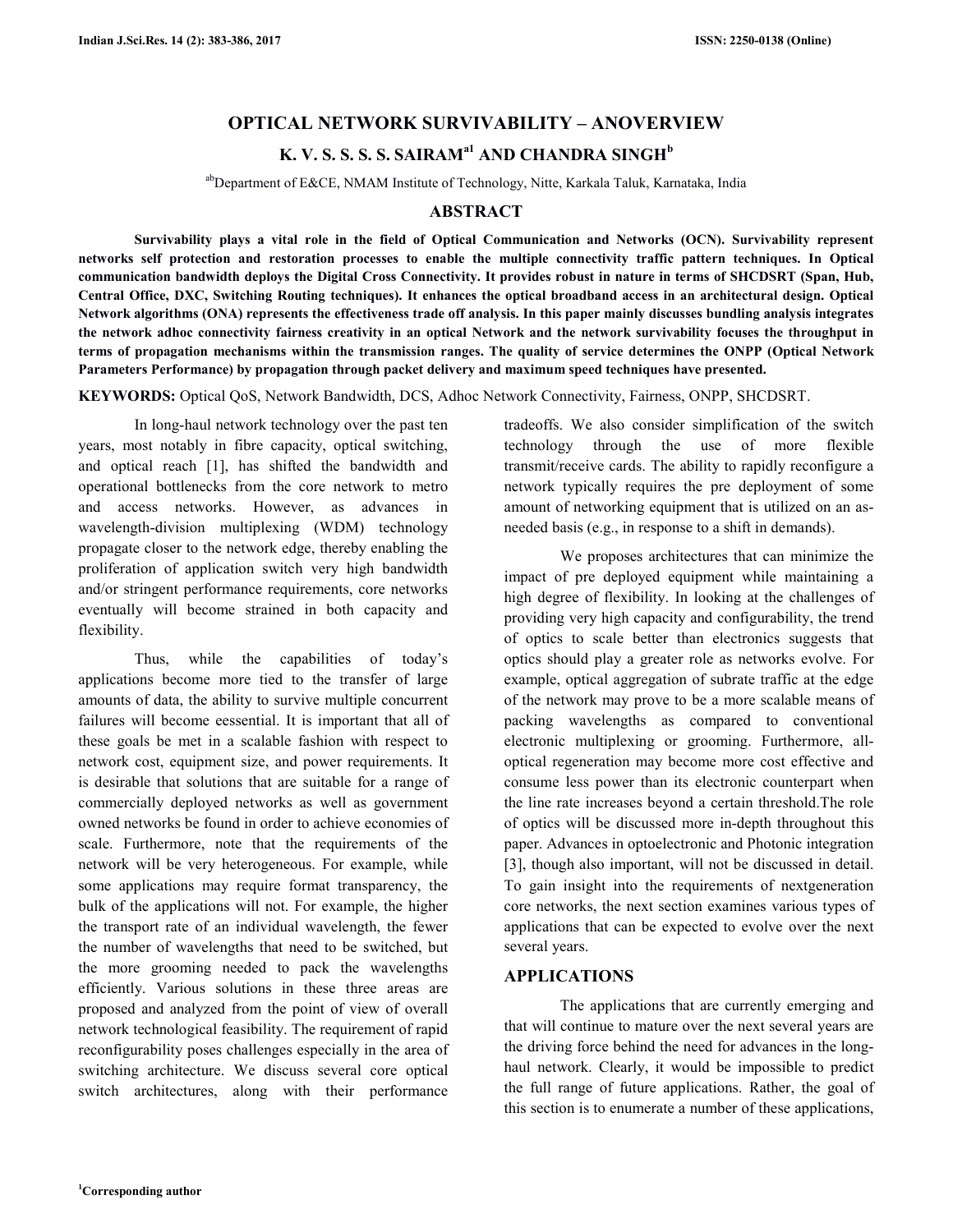both commercial and military, that have very diverse requirements. Growth in capacity requirements will come from both a surge in the number of users with high-speed access and a proliferation of bandwidth-intensive applications. Assuming that service providers follow through with their plansto deploy optical fibre directly to homes or neighbourhoods, in the next few years, access speeds of up to 100 Mb/s will be available to tens of millions of users. Some carriers are even planning for up to 1-Gb/s access speeds. This is substantially faster than current digital subscriber line (DSL) and cable modem speeds, which are typically less than 10 Mb/s. The growth of "triple-play services," i.e., the convergence of highspeed data, video, and telephony over a single pipe, will significantl yincrease network capacity demands, especially due to video traffic. Ondemand video is already a rapidly growing application. In addition it is expected that a large number of video "narrow casters" will spring up, offering a variety of specialized content over the Internet. To complement access infrastructure deployments, advanced protocols are being developed to provide higher quality high bandwidth services. For example, to provide an enterprise Ethernet local area network (LAN)-like environment over a backbone network, the virtual private LAN service (VPLS) standard has been proposed [4]. It combines Ethernet access with multiprotocol label switching (MPLS) core technology to deliver end-to-end quality of service. Virtual all-to-all private networks can be established much more easily than is currently possible, which will encourage carriers to expand their markets and businesses to subscribe to more advanced services. Furthermore, 100-Gb/s Ethernet is likely to emerge in the next five to ten years as both a bandwidth driver at the network edge as well as a transport mechanism in the core. Protocols that depend on the optical layer being reconfigurable are also being developed. For example, the Optical Internetworking Forum user–network interface (UNI) [5] and the generalized MPLSUNI [6] provide a means for higher layer "clients," e.g., the Internet protocol (IP) layer, to request via the control plane the establishment and teardown of connections in the optical layer. These protocols are designed to enable more optimal resource utilization, greater network resiliency, and advanced services such as end-userinitiated provisioning through automated network configuration. Another growing application is grid computing, which is used as a means of sharing distributed processing and data resources that are not under centralized control in order to achieve very high

performance. There are already dozens of grid networks in existence, some with requirements of petabyte data sets and tens of teraflops of computational power [7], [8].To support these massive requirements, large pipes are required to connect the major sites, essentially forming a national-scale optical backplane. For example, the Tera Grid network, which is supported by the National Science Foundation for scientific research, has a 40-Gb/s bit rate between its major sites [9]. While grid computing for the most part has been limited to the academic arena, there has been growing interest from the commercial sector to take advantage of the synergies that can be attained.

 As this application expands to businesses, it will be accompanied by a surge in demand for high-bandwidth pipes. The demands of grid computing in supporting research in "escience" areas such as high-energy physics, genomics, and astrophysics are expected to grow to terabyte data sets and petaflop computation over the next decade, requiring terabit link capacity. For example, in some high-energy physics experiments, multi terabyte data files need to be disseminated to multiple locations in a very short period of time. Such applications require on the order of terabit per second capacity, but for relatively short periods of time(minutes to hours).Two critical components of the "network-centric warfare" concept are the "sensor grid" and the "global information grid" (GIG). The sensor grid comprises both active and passive sensors that are deployed in the air, under sea, and on the ground to provide battle space awareness. For example, sensors will be used to monitor troop position, the environment, etc. Sensor data are collected and securely transmitted by the GIG, which is a collection of wireless, satellite, and wired networks that span the globe. The GIG must be capable of rapidly delivering large amounts of data to generate an integrated view of the battle space through real-time data fusion, synchronization, and visualization. An important goal of the GIG is to provide war fighters and planners with ondemand access to this information from any perating point in the world.

### **NETWORK ARCHITECTURES**

 While there is no single canonical core network architecture, the deployments of several new commercial and government longhaul net works over the past few years have several common aspects. Before describing the architecture of these networks, we briefly summarize the architecture of legacy networks, as a point of comparison .Legacy backbone networks are typically optical–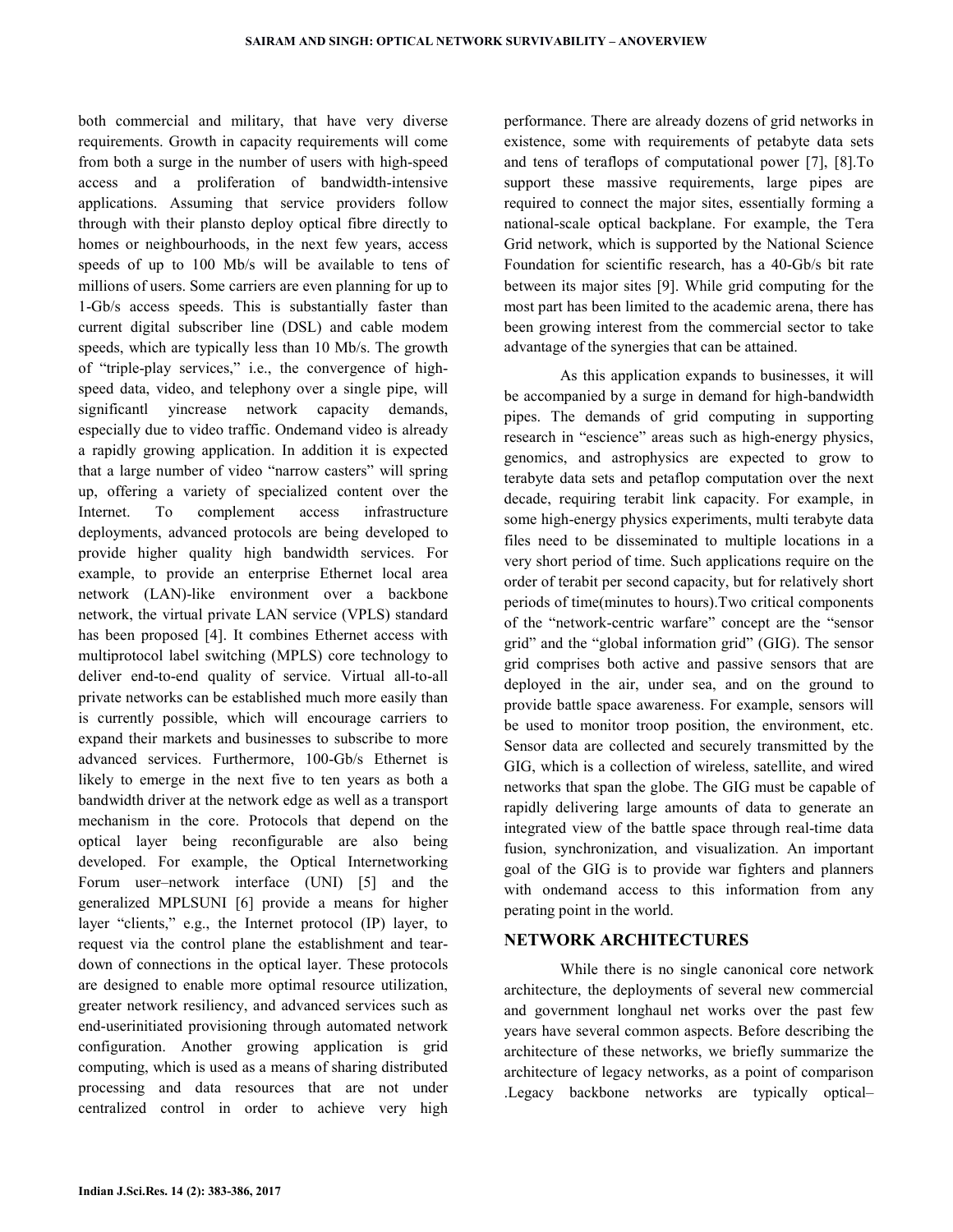electrical– optical (O–E–O) based, with all traffic routed through a node being converted it is expected that a large number of video "narrow casters" will spring up, offering a variety of specialized content over the Internet. To complement access infrastructure deployments, advanced protocols are being developed to provide higher quality high bandwidth services. For example, to provide an enterprise Ethernet local area network (LAN)-like environment over a backbone network, the virtual private LAN service (VPLS) standard has been proposed [4]. It combines Ethernet access with multiprotocol label switching (MPLS) core technology to deliver end-to-end quality of service. Virtual all-to-all private networks can be established much more easily than is currently possible, which will encourage carriers to expand their markets and businesses to subscribe to more advanced services. Furthermore, 100-Gb/s Ethernet is likely to emerge in the next five to ten years as both a bandwidth driver at the network edge as well as a transport mechanism in the core. Protocols that depend on the optical layer being reconfigurable are also being developed. For example, the Optical Internetworking Forum user–network interface (UNI) [5] and the generalized MPLSUNI [6] provide a means for higher layer "clients," e.g., the Internet protocol (IP) layer, to request via the control plane the establishment and tear-down of connections in the optical layer. These protocols are designed to enable more optimal resource utilization, greater network resiliency, and advanced services such as end-userinitiated provisioning through automated network configuration. Another growing application is grid computing, which is used as a means of sharing distributed processing and data resources that are not under centralized control in order to achieve very high performance. There are already dozens of grid networks in existence, some with requirements of petabyte data sets and tens of teraflops of computational power [7], [8].To support these massive requirements, large pipes are required to connect the major sites, essentially forming a national-scale optical backplane. For example, the Tera Grid network, which is supported by the National Science Foundation for scientific research, has a 40-Gb/s bit rate between its major sites [9]. While grid computing for the most part has been limited to the academic arena, there has been growing interest from the commercial sector to take advantage of the synergies that can be attained.

 As this application expands to businesses, it will be accompanied by a surge in demand for high-bandwidth pipes. The demands of grid computing in supporting

research in "escience" areas such as high-energy physics, genomics, and astrophysics are expected to grow to tera byte data sets and petaflop computation over the next decade, requiring terabit link capacity. For example, in some high-energy physics experiments, multi terabyte data files need to be disseminated to multiple locations in a very short period of time. Such applications require on the order of terabit per second capacity, but for relatively short periods of time(minutes to hours).Two critical components of the "network-centric warfare" concept are the "sensor grid" and the "global information grid" (GIG). The sensor grid comprises both active and passive sensors that are deployed in the air, undersea, and on the ground to provide battles pace awareness. For example, sensors will be used to monitor troop position, the environment, etc. Sensor data are collected and securely transmitted by the GIG, which is a collection of wireless, satellite, and wired networks that span the globe. The GIG must be capable of rapidly delivering large amounts of data to generate an integrated view of the battle space through real-time data fusion, synchronization, and visualization. An important goal of the GIG is to provide war fighters and planners with ondemand access to this information from any perating point in the world.

 While there is no single canonical core network architecture, the deployments of several new commercial and government longhaul networks over the past few years have several common aspects. Before describing the architecture of these networks, we briefly summarize the architecture of legacy networks, as a point of comparison. Legacy backbone networks are typically optical– electrical–optical (O–E–O) based, with all traffic routed through a node being converted to the electronic domain, regardless of whether or not the traffic is destined for that node. The line rate of these legacy networks is generally 2.5Gb/s, or in some cases, 10 Gb/s, with a total capacity per fibre of 50–200 Gb/s. The transponders are fixed; i.e., a given transponder transmits and receives one particular wavelength.(A transponder is a combination transmitter/receiver card that has a short reach interface on the client side and a WDM compatible signal on the network side.) Almost all of the traffic is subrate, i.e., the traffic rate is lower than the line rate, and synchronous optical network/synchronous digital hierarchy (SONET/SDH)-based O–E–O grooming switches are used to pack the wavelengths. The grooming switch may also be used as a core switch operating on all wavelengths entering the node and thus may be very large. Atypical legacy